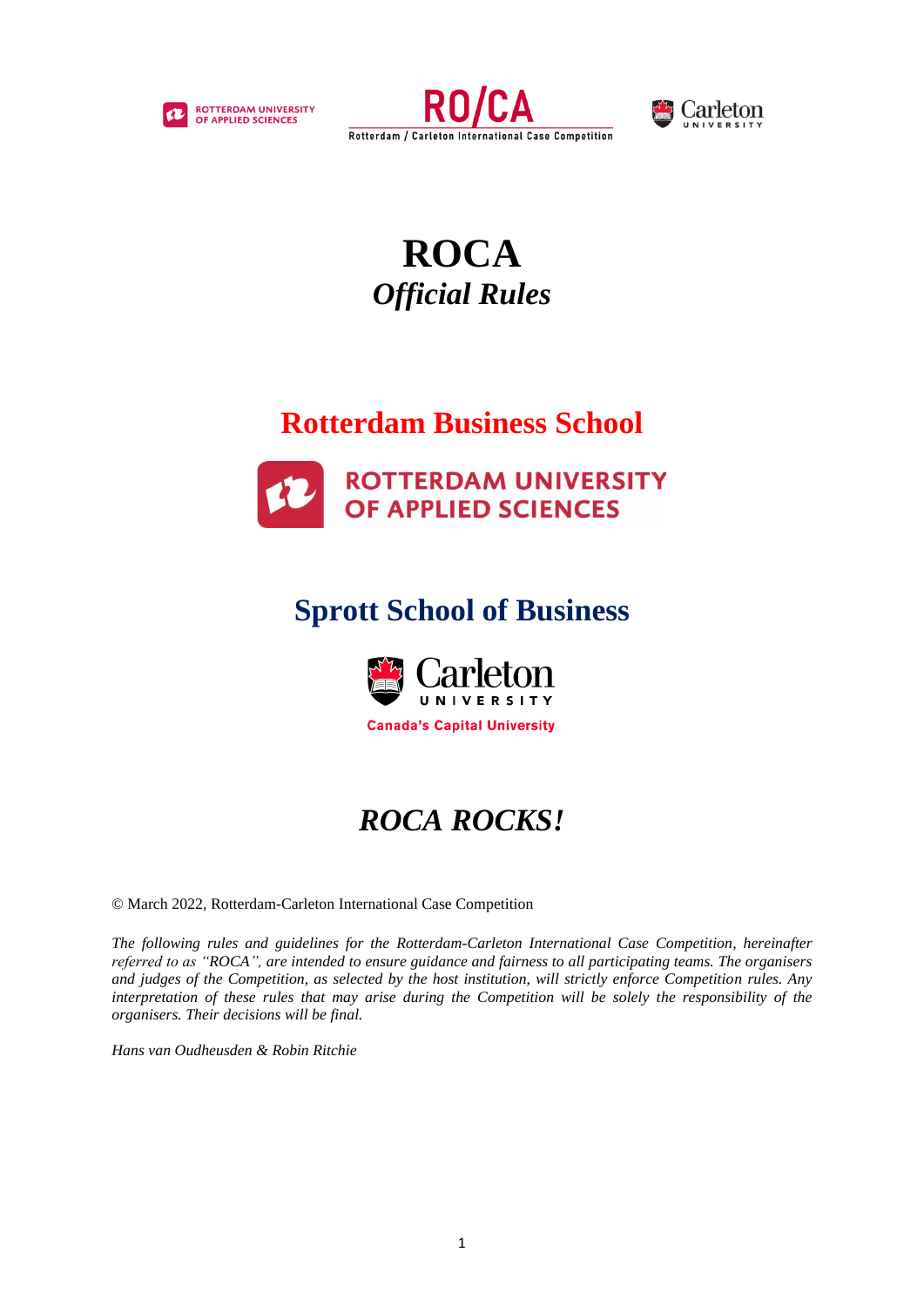





| <b>Table of Contents</b>                                                          |  |
|-----------------------------------------------------------------------------------|--|
|                                                                                   |  |
|                                                                                   |  |
|                                                                                   |  |
|                                                                                   |  |
|                                                                                   |  |
|                                                                                   |  |
|                                                                                   |  |
|                                                                                   |  |
| 2. Rotterdam-Carleton International Case Competition Week: RULES AND GUIDELINES.7 |  |
|                                                                                   |  |
|                                                                                   |  |
|                                                                                   |  |
|                                                                                   |  |
|                                                                                   |  |
|                                                                                   |  |
|                                                                                   |  |
|                                                                                   |  |
|                                                                                   |  |
|                                                                                   |  |
|                                                                                   |  |
|                                                                                   |  |
|                                                                                   |  |
|                                                                                   |  |
|                                                                                   |  |
|                                                                                   |  |
|                                                                                   |  |
|                                                                                   |  |
|                                                                                   |  |
|                                                                                   |  |
|                                                                                   |  |
|                                                                                   |  |
|                                                                                   |  |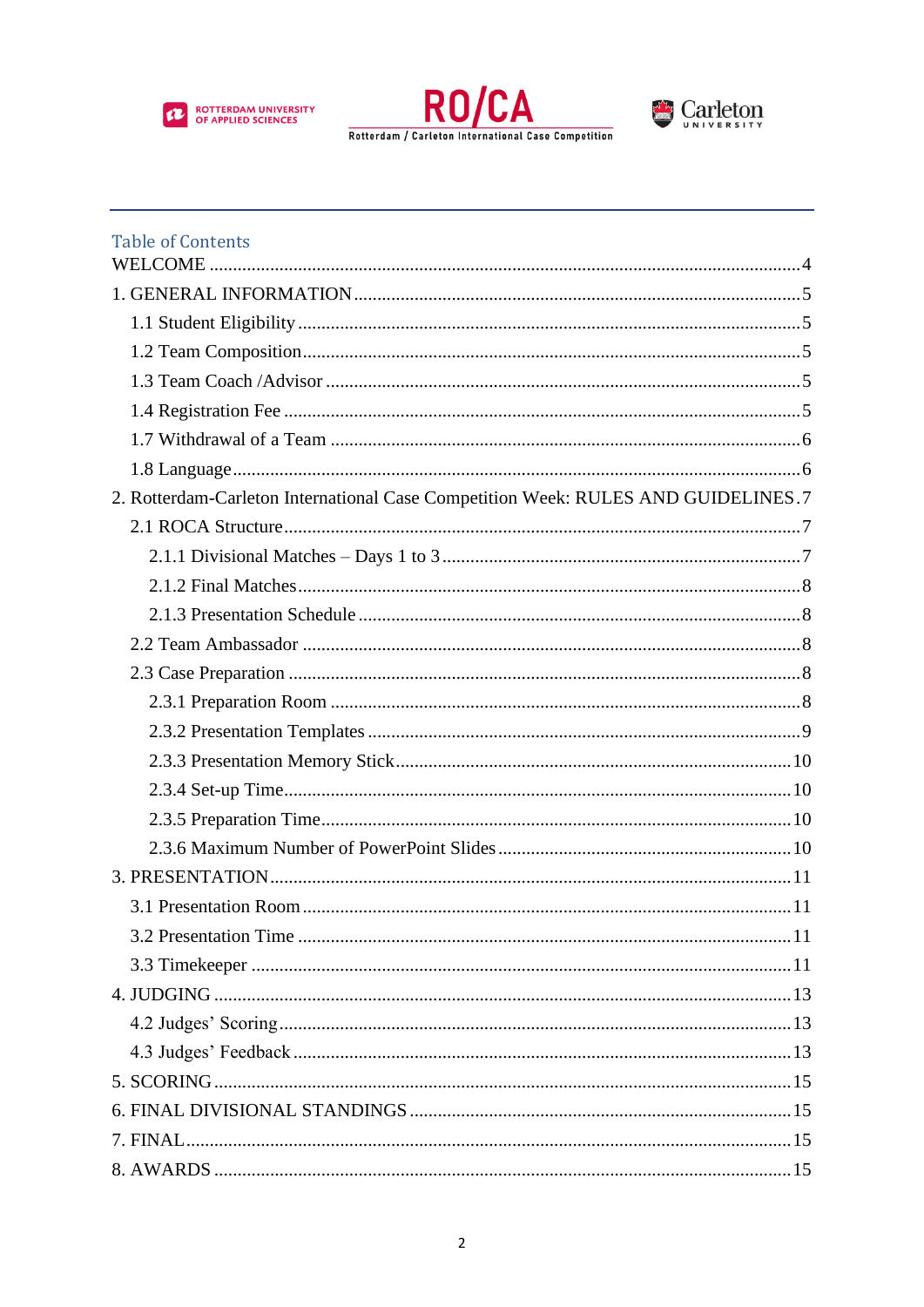





|--|--|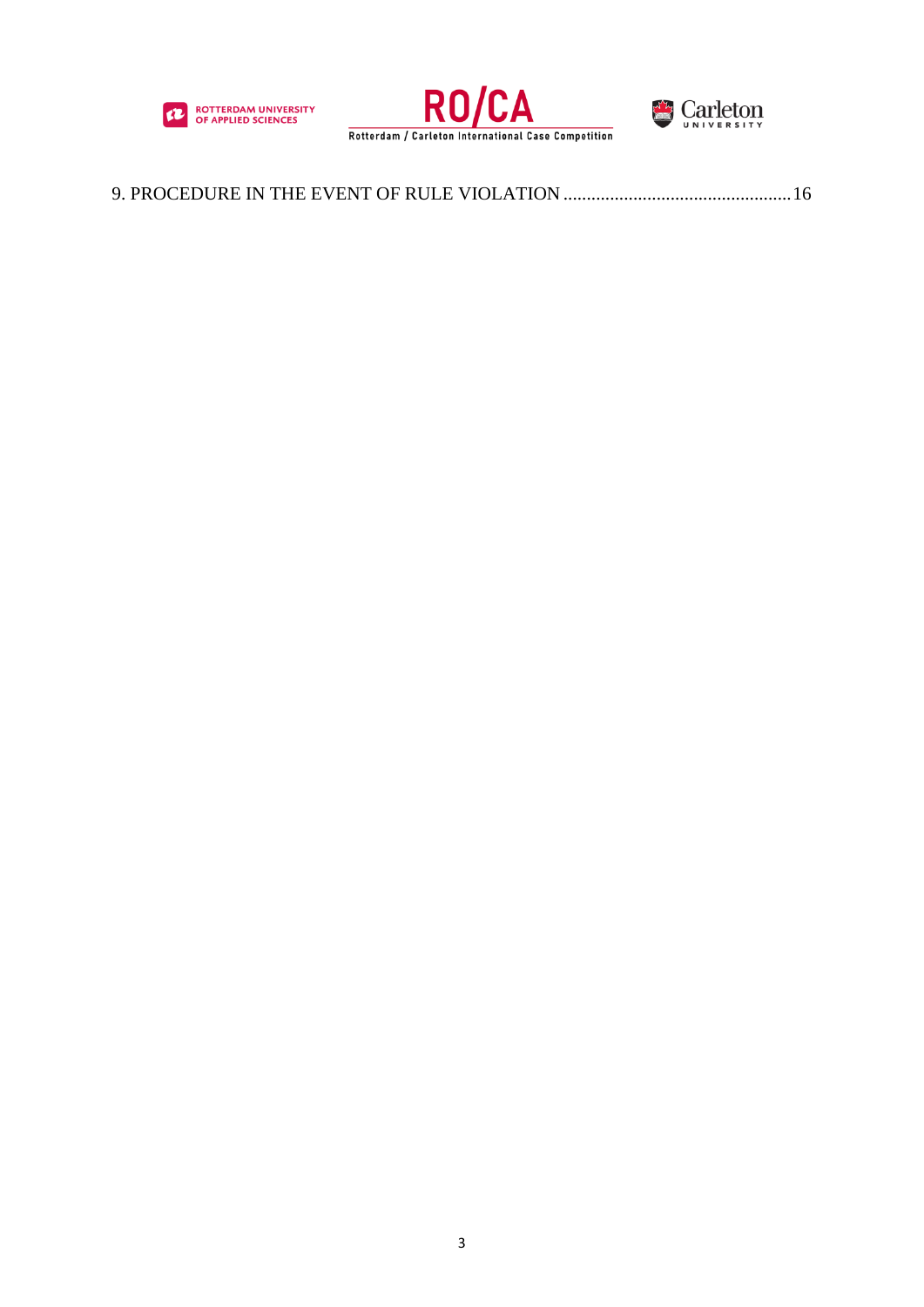





# <span id="page-3-0"></span>**WELCOME**

ROCA is a global and challenging business competition in a global and challenging business city, either in Rotterdam or in Ottawa (2020 in Rotterdam, 2021 in Ottawa, 2022 in Rotterdam, 2023 in Ottawa, etc.). The tournament provides university students from all-around the world a platform to showcase their problem-solving and analytical skills to (business) managers from the international business world.

The Rotterdam University of Applied Sciences and the Carleton University, Ottawa, are proud of hosting this prestigious event and give all participating teams a cordial welcome.

#### **MISSION**

- 1. Challenging participants with complex problems that demand integrative, transdisciplinary thinking and reasoned application of knowledge and theoretical concepts;
- 2. Helping companies in the local area by asking participants to come up with creative and feasible solutions for their "wicked problems", and to develop an effective action plan;
- 3. Reflecting the reality of modern international and interdisciplinary business by using cases with a strong focus on newer technologies and completely new business models;
- 4. Providing a forum for the exchange of ideas and perspectives from a diversity of cultures, both within the competition itself and in its additional activities;
- 5. Facilitating meaningful networking among students from participating universities and those from the hosting university;
- 6. Connecting participants, when feasible, with potential employers that share our universities' commitment to internationalisation, with the aim of creating and enhancing student career opportunities;
- 7. Promoting Rotterdam and Ottawa through the cases and the event.

# **UNIQUE FORMAT**

The Rotterdam-Carleton International Case Competition (ROCA) aims to be an event like no other, on par with the best undergraduate business case competitions in the world. And the **first transatlantic international undergraduate business case competition in the world**! With a unique format:

- o Unlike many other case competitions, the format of **ROCA** guarantees all teams a minimum of 3 matches, with the six finalists tackling a total of 4 different cases.
- o All cases in **ROCA** will be "live and relevant". Not only because all cases will be written in close cooperation with companies and institutions, teams will also get the opportunity to talk with the managers during the preparation time at the competition.
- o **ROCA** Teams will consist of four students who will present their recommendations to a panel of expert judges from leading companies and institutions across Rotterdam or Ottawa. Cases will be relevant and challenging, and cover a broad range of interdisciplinary business problems with a strong focus on the "Economy and Society of the Future".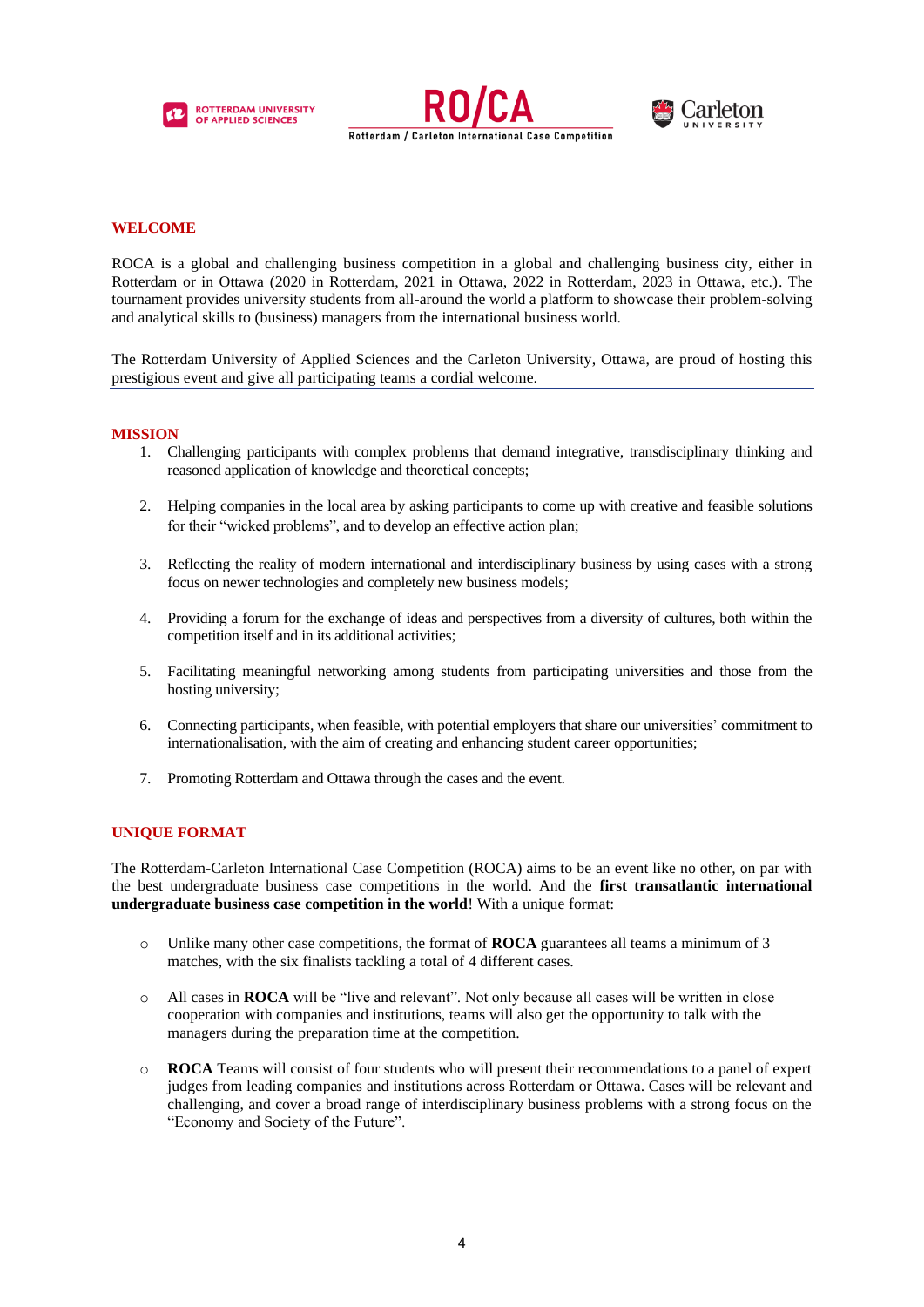





# <span id="page-4-0"></span>**1. GENERAL INFORMATION**

#### <span id="page-4-1"></span>**1.1 Student Eligibility**

ROCA is open to any student registered, *for the duration of the Competition,* in an undergraduate (bachelor level or equivalent) programme through special invitation by the Rotterdam University or Carleton University. Students on exchange at a member institution for the entire academic semester may compete for that member institution, provided they meet other eligibility requirements. Individuals who have previously participated in ROCA may not enter the competition again.

NOTE: To be eligible, a student must NOT have completed his degree requirements by the time ROCA is held.

# <span id="page-4-2"></span>**1.2 Team Composition**

The team is composed of four eligible undergraduate students chosen by their university, accompanied by a team coach.

#### <span id="page-4-3"></span>**1.3 Team Coach /Advisor**

A coach or advisor is an individual assigned by a participating university to oversee the preparation and training of his team for ROCA. Coaches are typically faculty members at the participating institution. Each team should have at least one coach, and it is always expected that one or more coaches will accompany the team. The coach is usually also the person who communicates with ROCA organisers on behalf of the team.

#### <span id="page-4-4"></span>**1.4 Registration Fee**

Each institution invited to enter a team in ROCA must pay the registration fee (for 4 students and 1 coach) by the deadline and according to the procedures set by the hosting university.

# **1.5 Travel Documents**

It is extremely important to obtain appropriate travel documents for all four team members as soon as the team has been registered for ROCA.

#### **1.6 Absence of a Team Member**

No extra person, either from Rotterdam, Ottawa or any other potential volunteer, will be allowed to join a team in the event that the team arrives with only three (3) team members; however, the team will be allowed to participate with three (3) team members.

During ROCA, if a team member becomes ill and is unable to participate, the team will be allowed to participate with three (3) team members.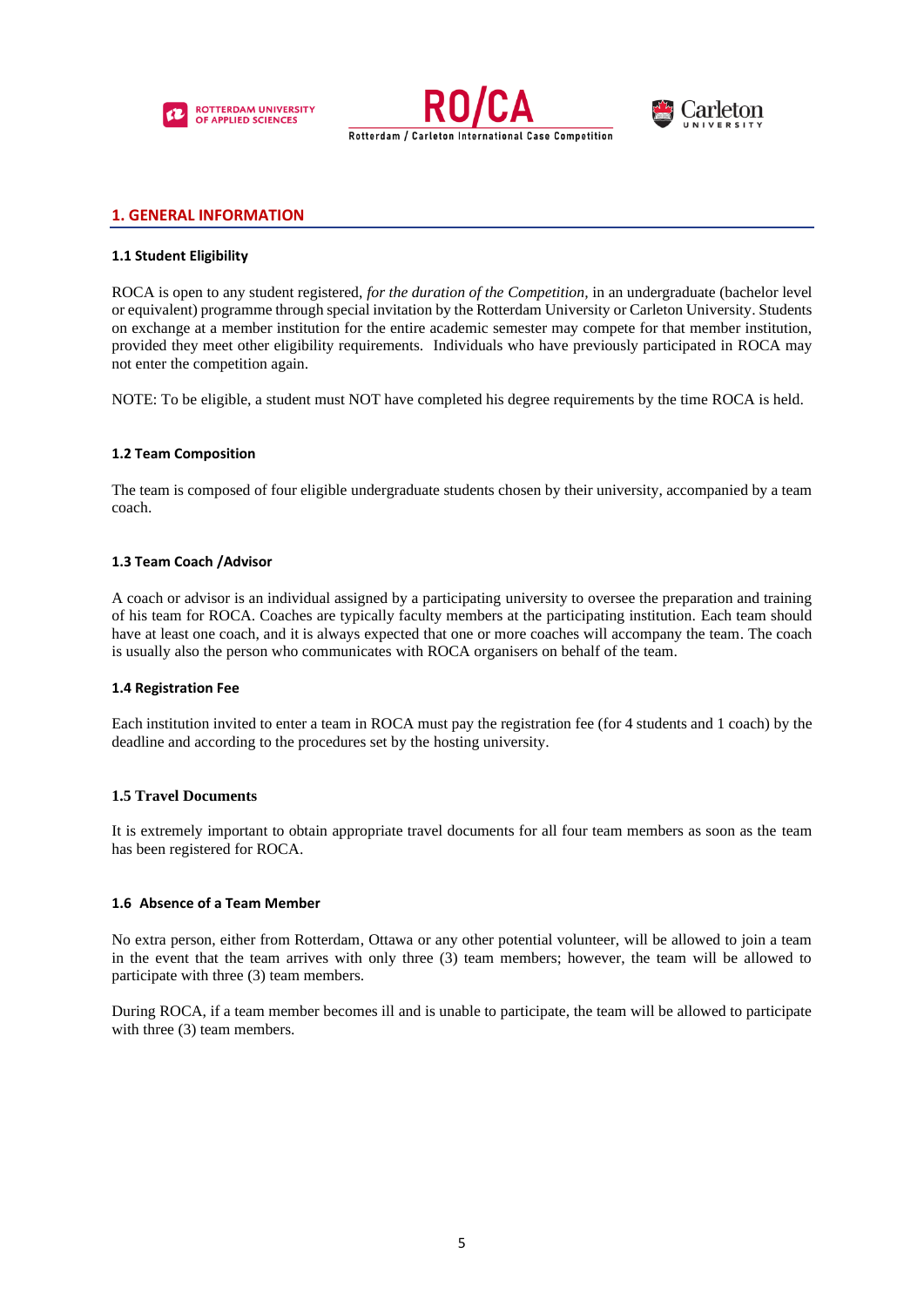





#### <span id="page-5-0"></span>**1.7 Withdrawal of a Team**

On very rare occasions, a team may withdraw from the competition after the teams have been announced. This can happen for a variety of reasons, such as political reasons (e.g. change in visa requirements or travel bans) or financial reasons (e.g. bankruptcy of university).

When this happens with sufficient lead time, the school will be replaced. If a substitute cannot be found, a spare team from the hosting university may be invited to take the spot.

It is also conceivable that a team may need to withdraw at the last minute—potentially as late as one or two days before the start of ROCA. In that case, ROCA will be modified to allow for the participation of only 15 teams. The competition schedule will remain the same and any teams that would have played against the missing opponent will present to the judges and be awarded a point total (on a scale of 1 to 13) that reflects the quality of their presentation.

# <span id="page-5-1"></span>**1.8 Language**

All case presentations must be in English.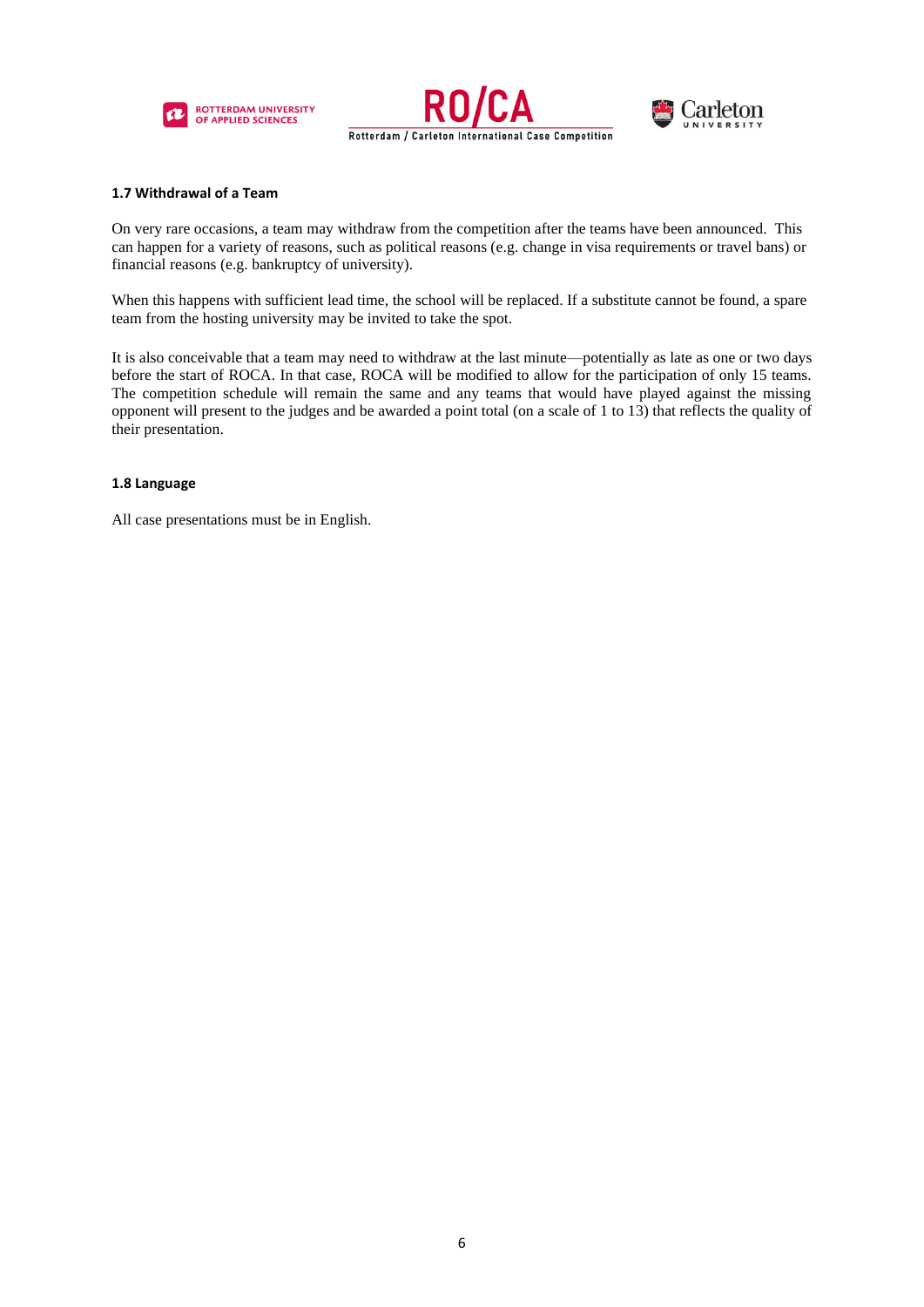





# <span id="page-6-0"></span>**2. Rotterdam-Carleton International Case Competition Week: RULES AND GUIDELINES**

Sixteen (16) teams will be invited to compete in ROCA. Further details regarding the schedule and other arrangements will be announced by the ROCA Organising Committee.

Note: The ROCA Organising Committee has the right to organise the competition with only twelve (12) teams if 16 highquality teams cannot be found before May1<sup>st</sup> (due to financial reasons, academic calendar reasons etc.); the principle is always the quality of the competition, not the quantity

#### <span id="page-6-1"></span>**2.1 ROCA Structure**

#### <span id="page-6-2"></span>*2.1.1 Divisional Matches – Days 1 to 3*

A divisional round robin will be played in four divisions of four teams each; each team will compete head-to-head with the three other teams in the same division.

First divisional match: Team 1 vs. Team 3; Team 2 vs. Team 4 Second divisional match: Team 1 vs. Team 4; Team 2 vs. Team 3 Third divisional match: Team 1 vs. Team 2; Team 3 vs. Team 4

A random draw will be held in order to assign teams to divisions. All teams in ROCA will take part in a draw at the Welcome Ceremony held on Sunday afternoon.

| <b>DIVISION A</b> | <b>DIVISION B</b> | DIVISION C | DIVISION D |
|-------------------|-------------------|------------|------------|
| 1, 2, 3, 4        | 1, 2, 3, 4        | 1, 2, 3, 4 | 1, 2, 3, 4 |

Monday, 6-hour case (incl. 0,5 hour question session with *company in case*; max. two (2) students per team. Four (4) teams are present at the same time, i.e. max. eight (8) students in total. All students must arrive and leave the question session at the same time.

| Team 1 vs. 3 | Team 1 vs. 3 | Team 1 vs. 3 | Team 1 vs. 3 |
|--------------|--------------|--------------|--------------|
| Team 2 vs. 4 | Team 2 vs. 4 | Team 2 vs. 4 | Team 2 vs. 4 |

Tuesday, 6-hour case (incl. 0,5 hour question session with *company in case*; max. two (2) students per team. Four (4) teams are present at the same time, i.e. max. eight (8) students in total. All students must arrive and leave the question session at the same time.

| Team 1 vs. 4 | Team 1 vs. 4 | Team 1 vs. 4 | Team 1 vs. 4 |
|--------------|--------------|--------------|--------------|
| Team 2 vs. 3 | Team 2 vs. 3 | Team 2 vs. 3 | Team 2 vs. 3 |

Wednesday, 6-hour case (incl. 0,5 hour question session with *company in case*; max. two (2) students per team. Four (4) teams are present at the same time, i.e. max. eight (8) students in total. All students must arrive and leave the question session at the same time.

| Team 1 vs. 1 | Team 2 vs. 1 | Team 2 vs. 1 | Team 2 vs. 1 |
|--------------|--------------|--------------|--------------|
| Team 4 vs. 3 | Team 4 vs. 3 | Team 4 vs. 3 | Team 4 vs. 3 |

Following the three divisional (round-robin) matches, each team's scores will be aggregated and the total used to rank the four teams in the division; the winner in each division will advance to the Final, all four division winners will be in the Final. In the event that there is a tie in the aggregated scores of teams, the team that won in head-tohead competition against the other tied team will be ranked higher.

The two runners-up with the highest point totals will advance to the Final too. The six teams (four + two) will present in the order specified in the rules.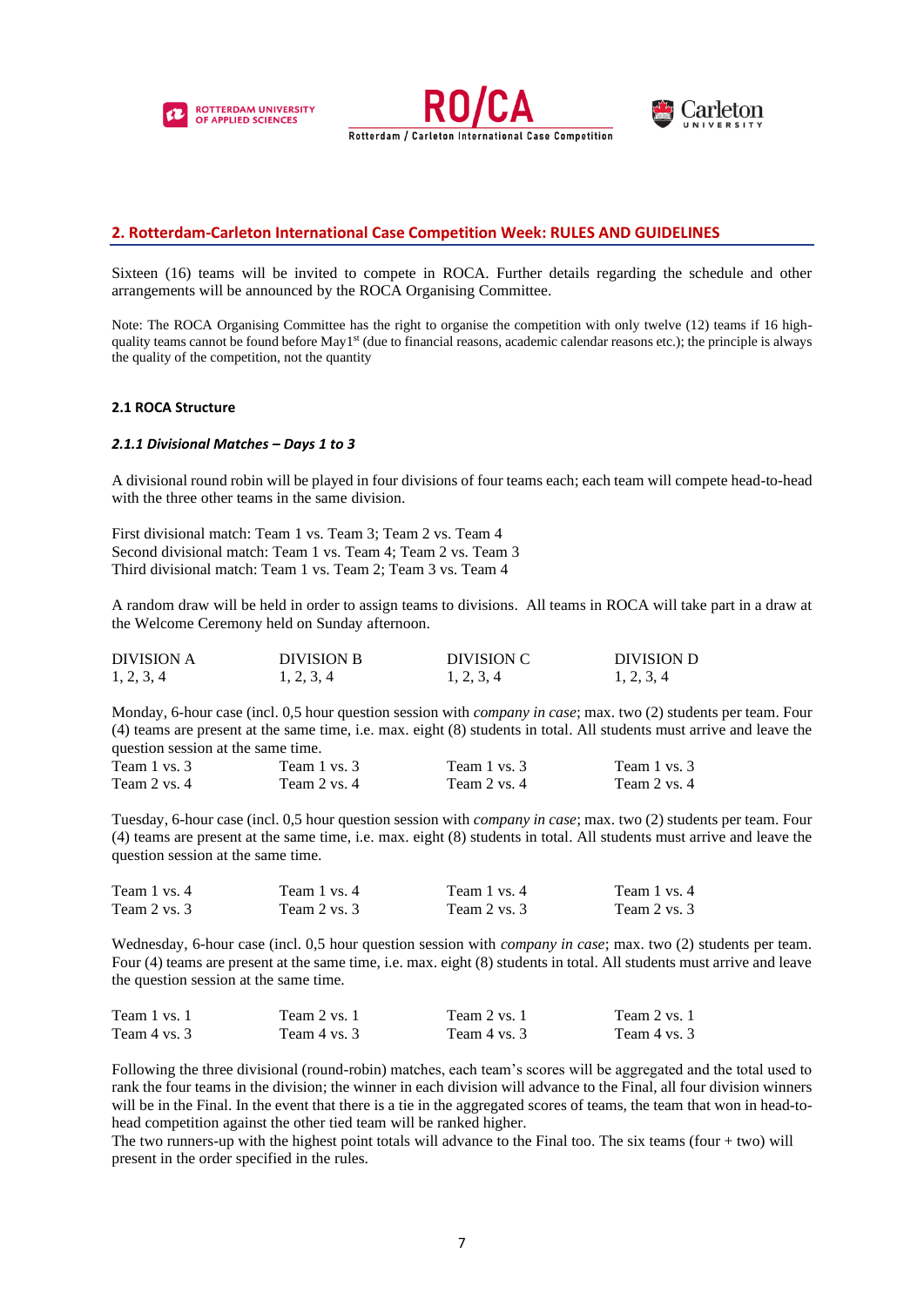





NOTE: In the event of ROCA consisting of only 12 teams, three divisions of four will be formed. The three division winners advance to the Final and the two runners-up with the highest point totals. The five teams will present in the order specified in the rules.

NOTE: In the event that second-place finishers have identical point totals, the ranking will be based on which team had the highest score on the third day. If the teams are still level, the teams will draw lots with the winner progressing.

# <span id="page-7-0"></span>*2.1.2 Final Matches*

Friday, 6-hour case (incl. 0,5 hour question session with *company in case*. All students of the team are allowed per question session, but it is up to the team how many students will attend (0, 1, 2, 3 or 4). All six sessions are separate, i.e. one session per team. It is up to the team how to use this 0,5 hour best.

# <span id="page-7-1"></span>*2.1.3 Presentation Schedule*

Competing "head-to-head" means that a pair of teams presents the same case to the same panel of judges. The start times for the preparation and presentation phases for each team will be scheduled so that the two teams can present their completed analysis to the same judging panel immediately upon completing their case preparation, one after the other.

On Monday, Tuesday and Wednesday start times for Competition matches will be "staggered" (i.e. an early wave of matches, followed by a late wave of matches).

In the scheduling of the divisional matches, each team should have the opportunity to present first at least once, and second at least once.

#### <span id="page-7-2"></span>**2.2 Team Ambassador**

Each team will be assigned a team ambassador (also known as a "buddy"). The ambassador's task is to assist the team, serving as the primary contact between the team and the ROCA organisers. When the team is preparing its case solution, the team ambassador will serve as a runner, replenishing supplies (e.g., water, paper) and resolving issues as needed. No communication is permitted between team members and anyone except their team ambassador from the beginning of the preparation time to the time of presentation. *This specifically and explicitly includes team coaches*.

#### <span id="page-7-3"></span>**2.3 Case Preparation**

#### <span id="page-7-4"></span>*2.3.1 Preparation Room*

A preparation room will be provided to each team; every effort will be made to ensure that teams have the same preparation room for the duration of ROCA*.* Network connections (internet) are allowed, however, phone lines and mobile phones are NOT permitted in the preparation room. The preparation room will be available for the team at least 15 minutes before the preparation is to start. The following materials will be provided for the teams in the preparation room:

- Four copies of the case
- Black board, white board, or flip chart
- Paper, pencils, and pens
- Two blank memory sticks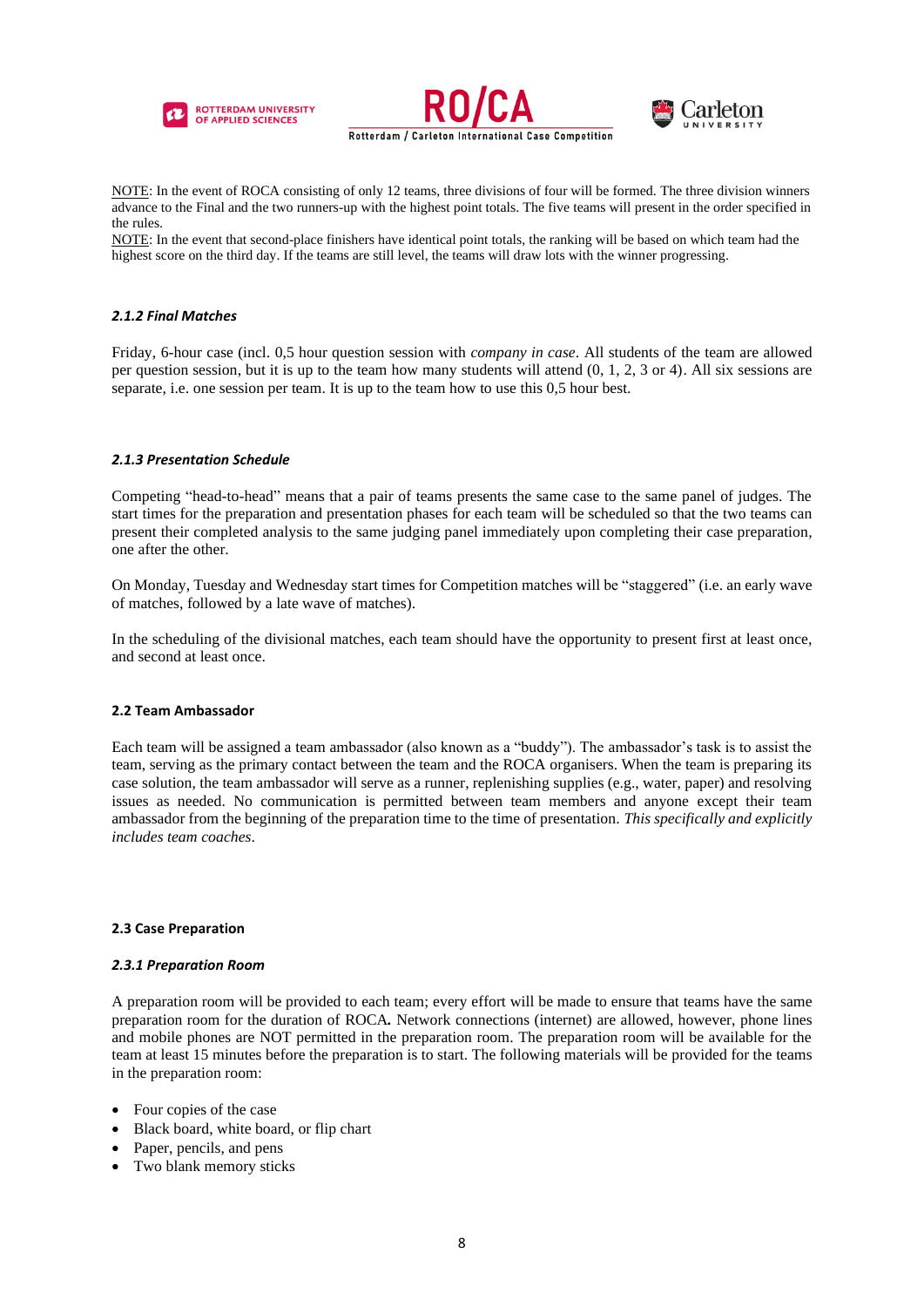





Each team has to bring their own laptops (min. 2 and max. 4) with MS Office 2019, including Word, Excel, and PowerPoint. Laptops must have the ability to connect with wireless networks \*.

Each team may also bring one or more ready-made presentation templates. All templates must be contained within a single PowerPoint file. No third-party templates are allowed; a third party is any template not created by a member of the team. This includes, but is not limited to, purchased templates, torrented templates, downloaded templates, or templates made by students not competing in ROCA.

Each member of the team is also permitted to bring into the preparation reference books and notes. Team members are encouraged to coordinate so that they do not duplicate reference books. In addition, each team member can also bring into the preparation room dictionaries, English-language grammar texts, rulers, and other drawing aids. Teams are also permitted to bring their own presentation clicker, if desired.

The use of internet is permitted, but "open sources" only.

# **Not permitted**:

- Accessing password protected websites and databases during the competition preparation times (e-mail, dropbox, JSTOR, LexisNexis etc.).
- Communication with any external party about the case during case preparation.
- Cellphones, PDA's, or financial calculators and all other electronic devices apart from the team's personal laptops.

A *Code of Honour* applies. Furthermore, the team ambassador and members of the Organising Committee have the right to check for violations of the rules at all times. If anything is deemed to violate Competition rules, a penalty will be applied. This penalty will be determined by the organisers based on the severity of the violation, and may include transferring one or more points from the offending team to its direct opponent after the score for the match has been determined.

\*NOTE: The ROCA Organising Committee plans to write all cases together with the local business community. There will be time to talk directly to the company in the case and/or case writer(s) during the case preparation period. Furthermore, a few weeks before the start of ROCA participating students and trainer/coaches will receive an instruction to access **the knowledge database that belongs to the cases that students will have to solve during the competition. Per case** 

**company students will have access to files about the industry, trends, the company involved etc. This will give the students the opportunity to prepare themselves on solving the ROCA cases.** Of course, the case itself will not be disclosed, therefore the students can only guess what kind of problem they can expect. During the competition the students will have access to the same files plus the business problem case.

#### <span id="page-8-0"></span>*2.3.2 Presentation Templates*

Teams are permitted use of a PowerPoint file containing one or more ready-made presentation template(s). A template may contain graphics such as background images, arrows, boxes, organization charts, icons, maps, and photographs. Videos and dynamic/animated images are NOT permitted in the template. Teams are encouraged not to use school logos, but to design own logos that represent the consultancy agency they want to be in the matches.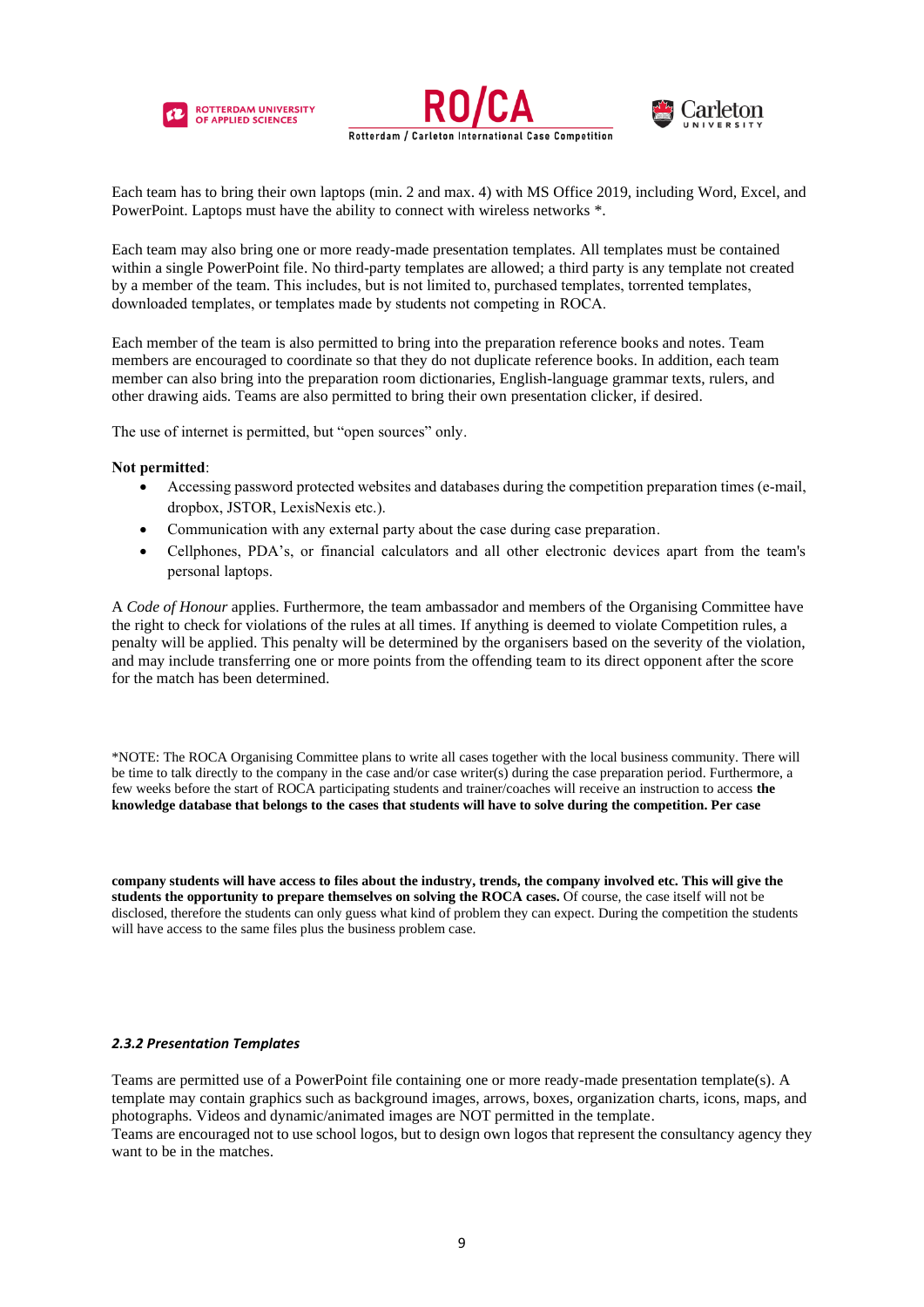





# <span id="page-9-0"></span>*2.3.3 Presentation Memory Stick*

Teams must save their work on two presentation memory sticks *provided by the organisers*. At the end of the preparation time, the team ambassador will take one memory stick and use it to load the presentation file onto the presentation computer. Teams must also save a copy of their final presentation to the hard drive of one of the laptops in their preparation room. This will serve as a backup for their presentation memory stick. The other memory stick is used for informing judges digitally (during the deliberations), the possibility of printing and as an extra backup.

#### <span id="page-9-1"></span>*2.3.4 Set-up Time*

The set-up time is not optional.

Immediately prior to each round, team ambassadors will meet their team and accompany them to the preparation room. The ROCA schedule allows for at least 15 minutes of set-up time before each preparation period is to begin. During this time, the team ambassador will ensure that the room is appropriately configured and supplied, and that computers are working properly. Teams are NOT permitted to begin working on the computers before the actual match starts.

The team ambassador will collect all mobile phones and other equipment with potential for internet access from team members, and will keep these devices with him/her until after the feedback session.

Cases will be made available to the coaches after the final team has gone into its preparation room**.**

# <span id="page-9-2"></span>*2.3.5 Preparation Time*

Each team has six (6) hours to prepare its case analysis.

If a major problem occurs during the preparation time (for example a power cut or fire alarm), preparation will be suspended for the amount of time needed to solve the problem. The preparation time will then be extended for up to 30 minutes in order to compensate for any preparation time lost. In the event of a problem the team must immediately notify its team ambassador, who will determine whether a genuine problem exists, assist in resolving the problem and measure any time lost. In instances where the team ambassador does not find a legitimate problem (e.g., if a team accidentally deletes a file) no extra time will be granted.

The team ambassador will notify the team when 10 minutes of preparation time remains. The team should ensure that the presentation is saved on the presentation memory stick (provided by the host institution) within the preparation time allotted. A digital copy will be given to each judge *before the deliberation starts.*

If there has been a delay in any of the preparation or presentation rooms, this may extend the time teams must wait before they are allowed to enter the presentation room. While not desirable, such delays are considered part of the competition.

The organisers reserve the right to inspect the preparation room at any time.

# <span id="page-9-3"></span>*2.3.6 Maximum Number of PowerPoint Slides*

The maximum number of slides permitted in a presentation is 35. Slides may be retained by the presenting group for use in the question  $\&$  answer session that follows the presentation. The total amount of slides, however, may never exceed 35.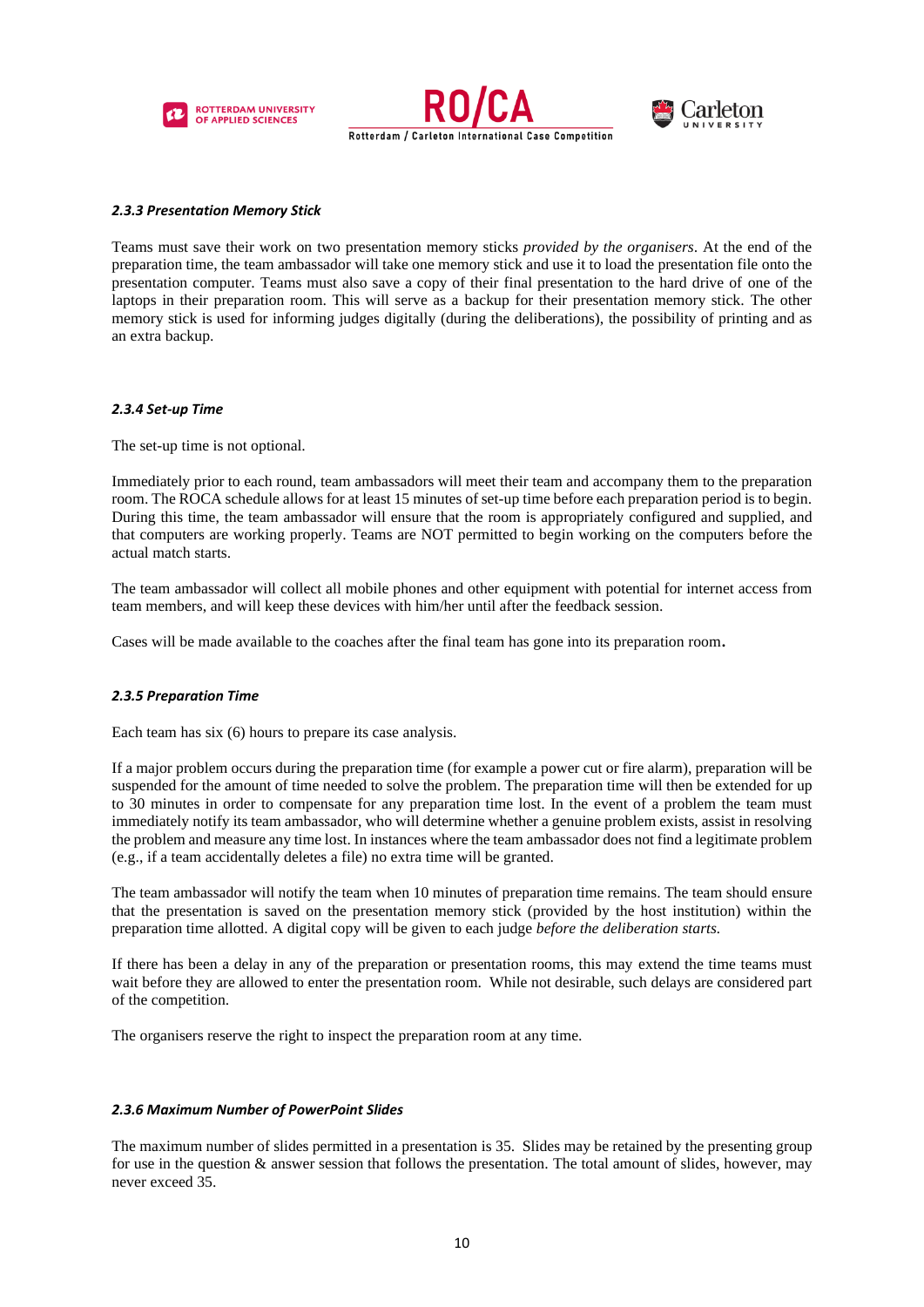





# <span id="page-10-0"></span>**3. PRESENTATION**

#### <span id="page-10-1"></span>**3.1 Presentation Room**

A presentation room will be provided for the case analysis presentation. The room will be set up with:

- One computer with software, including Word, Excel and PowerPoint
- One data projector
- Possibly a presentation clicker
- Possibly microphones
- Possibly a photographer / videographer recording the presentation

#### <span id="page-10-2"></span>**3.2 Presentation Time**

During the matches, each team will be allowed 15 minutes for the formal oral presentation. Each member of the team must participate in the presentation. Normally, teams use the entire 15 minutes. NOTE: in the Final teams will have 12 minutes for the formal oral presentation.

#### <span id="page-10-3"></span>**3.3 Timekeeper**

A timekeeper will supervise each pair of case presentations (i.e. each match). The timekeeper will begin by asking members of the audience to switch off all mobile phones. S/he will then ask the team to enter the presentation room when it is available for the presentation. The timekeeper will let the team organise itself, which should not take more than two (2) minutes. When ready**,** s/he will introduce the presenting team by stating the name of the institution, and let the judges introduce themselves by name and judging role and, finally, motion the presentation to begin. S/he will indicate to the presenting team when there are ten (10) minutes, five (5) minutes, three (3) minutes, and one (1) minute remaining in the presentation time. When the 15 minutes (12 minutes in the Final) are up, the timekeeper will end the presentation whether or not the team has finished. It is imperative that the timekeeper sits where s/he can be seen by all team members.

#### **3.4 Question & Answer Session**

Following the completion of the formal presentation, the timekeeper will state the amount of time available for questions for the panel of judges. Generally, this will be 10 minutes (8 minutes in the Final) but, if delays have been experienced, the Q & A time may be reduced. Teams may show new slides during the Q & A session provided they are relevant to questions asked. The team may not, however, continue the presentation. Furthermore, the total amount of slides may never exceed 35. See under 2.3.6

A five (5) minute, a three (3) and a one (1) minute warning will be given during the question & answer period. It is imperative that the timekeeper be visible to the judges during the  $Q & A$  period.

#### **3.5 Attending and Recording Presentations**

During all matches, recording of presentations (i.e., photographs, video recording, or audio recording) by anyone other than ROCA organisers or the coach of the presenting team is strictly prohibited without explicit permission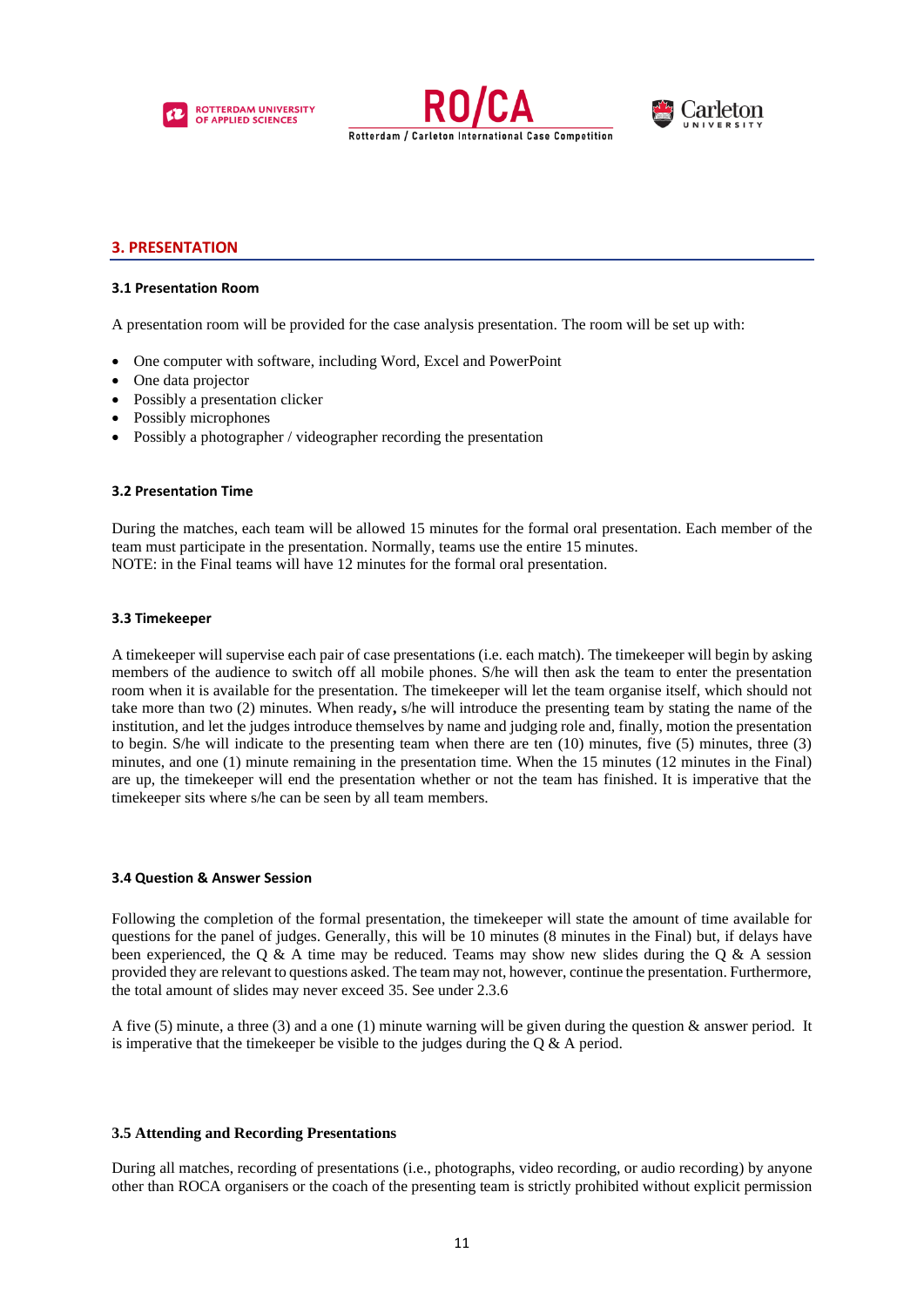





from the presenting team. The organisers reserve the right to record presentations for use in educational or promotional activities following ROCA.

During the divisional matches, student teams are NOT permitted to view the presentation of their direct opponents in the same division. Coaches are free to attend presentations for any match.

During the Final, presentations are open to all participants, including direct opponents after having presented.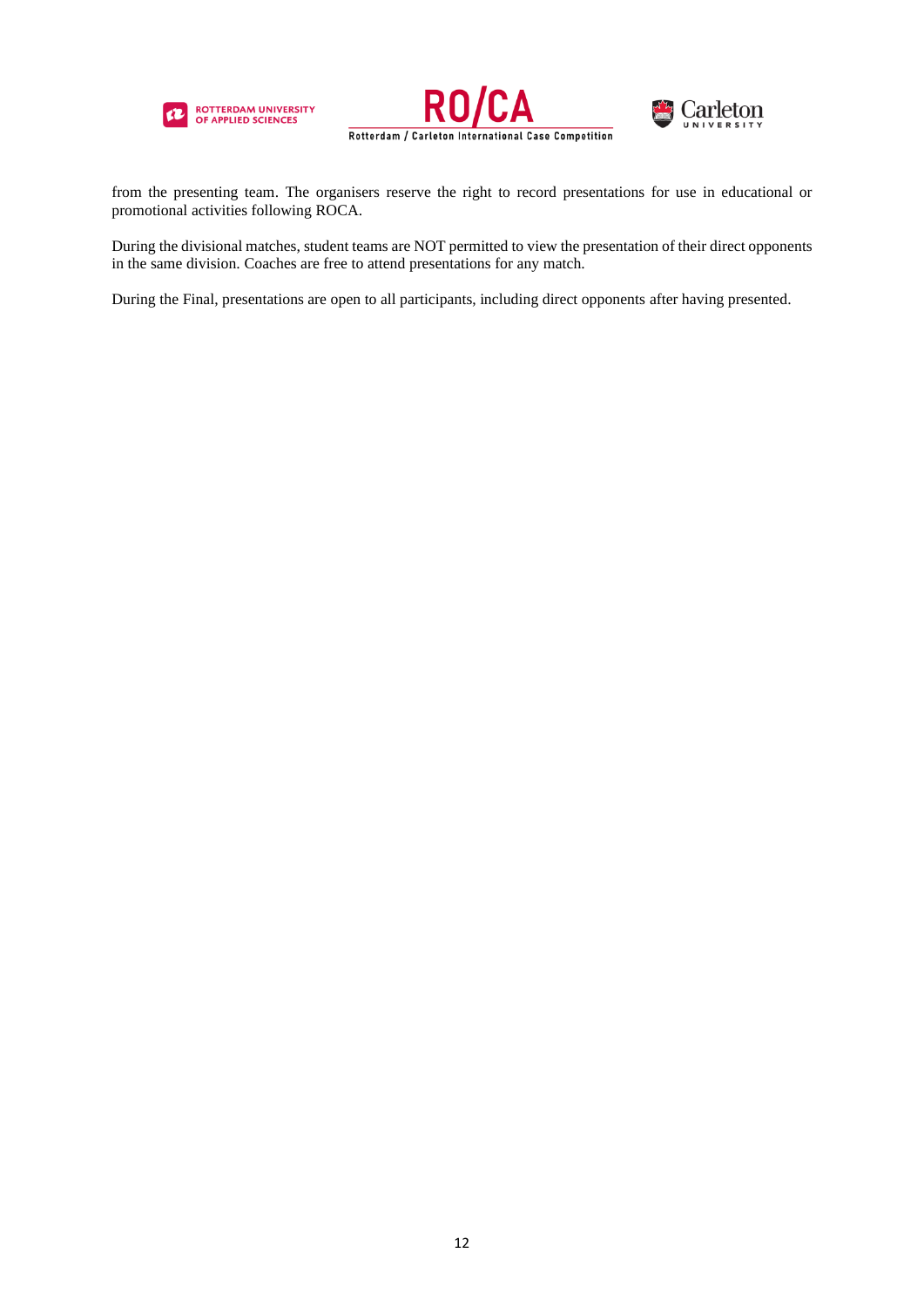





# <span id="page-12-0"></span>**4. JUDGING**

# **4.1 Judge Selection**

Judges are selected by the ROCA Organising Committee, and represent different professional experiences and backgrounds. Ideally, each judging panel should contain representation from the business community, government leaders, and university faculty members.

Each judging panel normally consists of at least three judges. The formation of the judging panels is the sole responsibility of the organisers and cannot be contested.

# <span id="page-12-1"></span>**4.2 Judges' Scoring**

Judges will receive a digital copy of the presentation slides on their own laptops or iPads; if not available the hosting university will provide them. Judges receive the presentation slides before they begin their deliberation. The deliberation period after every presentation is 10 minutes. After completing their second deliberation, judges have 5 minutes to decide the score and outcome of the match.

Judges will work to come to a consensus when evaluating teams, as opposed to each judge stating an individual score and then averaging these scores.

Schedule:

- first team, 25 minutes (presentation and Q&A)
- deliberation, 10 minutes
- second team, 25 minutes (presentation and Q&A)
- deliberation, 10 minutes
- final scoring, 5 minutes

After the Final (6 teams) judges have 30 minutes to decide the outcome of the tournament and the winner of ROCA, i.e. to determine the ranking (first, second, third, fourth, fifth and sixth).

Note: in the Final (6 teams) total time of presentation and  $Q\&A$  for each team is 20 minutes (12 minutes + 8 minutes), then the deliberation starts. Between the first three teams and the last three teams in the Final there is a 30 minutes break which can be used by the judges to start deliberating the first 3 teams.

#### <span id="page-12-2"></span>**4.3 Judges' Feedback**

Immediately after scoring the match, judges will give both oral and written feedback to the competing teams, one team at a time, for 10 minutes, in such a way that the teams understand the reasons why one team was judged to have been superior to the other. Teams are not permitted to hear the feedback of other teams. The completed feedback form used by the judges in their evaluation will be made available to each of the teams.

Immediately after the second team has received its feedback, the judges should invite the first team to return to the room. The match score should then be announced to both teams simultaneously.

The judge panels will submit a scoring form to the organisers. The scores will be posted publicly.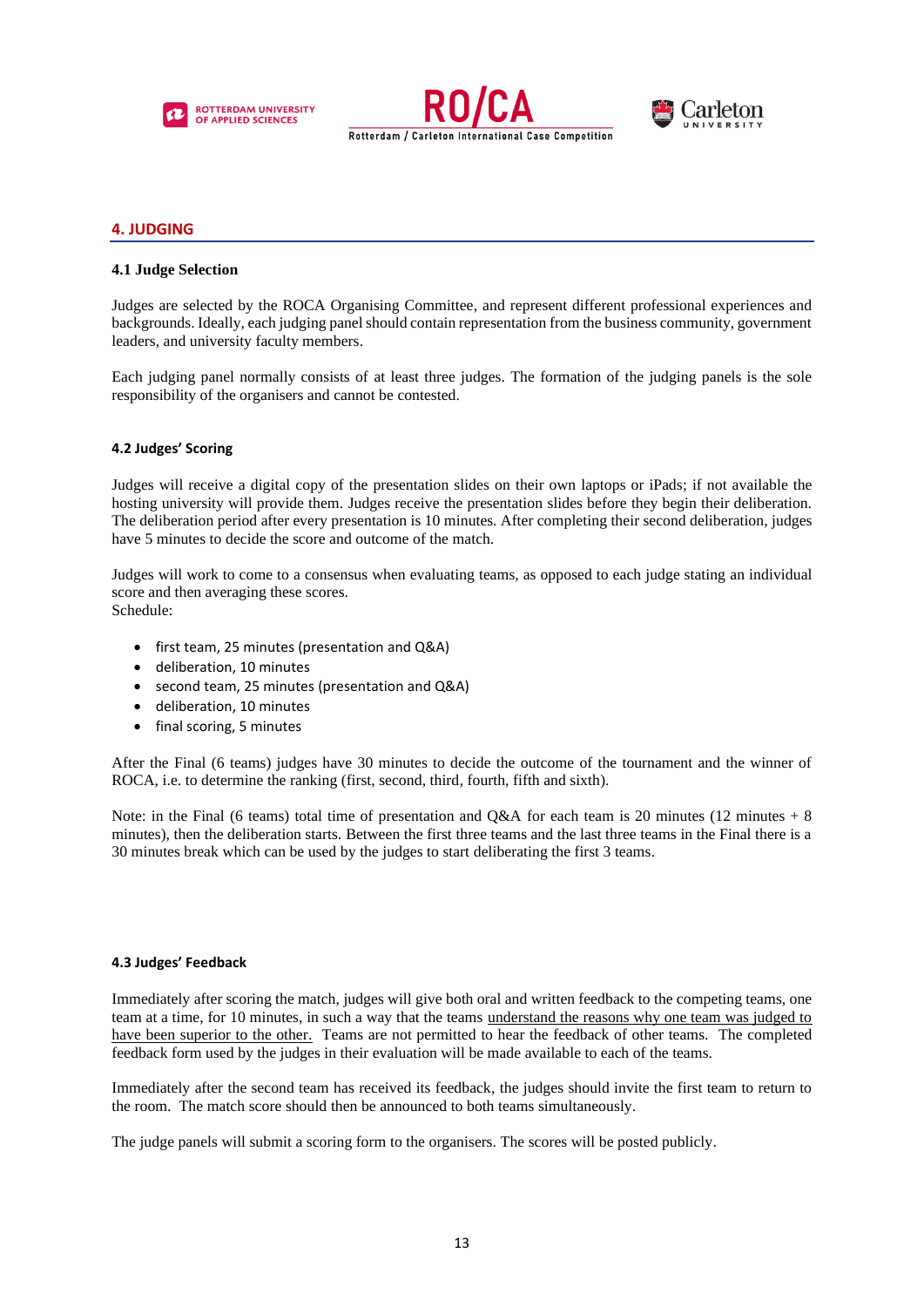





After the Final the completed feedback form used by the judges in their evaluation will be made available to the coach of each team, after the winner will have been announced at the gala banquet. There will be no scoring, just a ranking.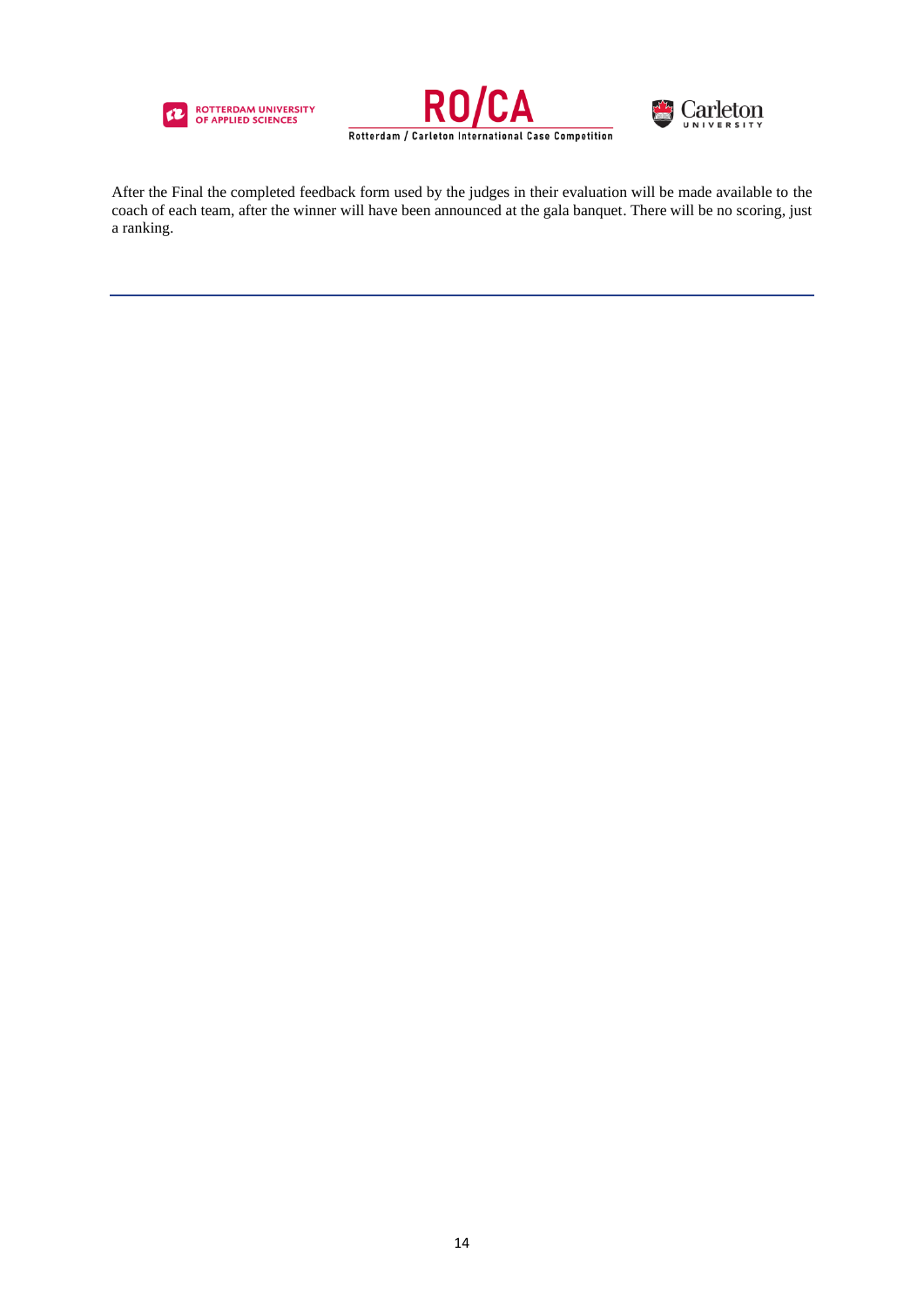





# <span id="page-14-0"></span>**5. SCORING**

After both teams have presented, the judges will determine a winner on a thirteen-point scale, i.e. the total of the points to both teams must be thirteen. Ties are not permitted. The following will be used as a guide:

- **7.0 to 6,0:** winning team marginally better
- **7,5 to 5,5:** winning team better
- **8,0 to 5,0:** winning team clearly better
	- **8,5 to 4,5:** winning team clearly superior
		- **9,0 to 4,0:** winning team outstanding and losing team weak
	- **9,5 to 3,5:** winning team outstanding and losing team extremely weak

# <span id="page-14-1"></span>**6. FINAL DIVISIONAL STANDINGS**

Once the three divisional matches are complete, each team's scores are aggregated and the total used to rank the four teams in the division. The four division winners advance to the Final PLUS the two runners-up with the highest point totals.

Sequence of presenting teams in the Final: the team with the highest amount of points will be asked when they want to present in the Final (as first team, as second team, as third team etc.). Then the team with the secondhighest amount of points will be asked when they want to present in the Final etc. etc.

NOTE: In the event of ROCA consisting of only 12 teams, three divisions of four will be formed. The three division winners advance to the Final and the two runners-up with the highest point totals. The five teams will present in the order specified in the rules.

NOTE: In the event that second-place finishers have identical point totals, the ranking will be based on which team had the highest score on the third day. If the teams are still level, the teams will draw lots with the winner progressing.

#### <span id="page-14-2"></span>**7. FINAL**

All rules previously described for the divisional matches apply to the ROCA Final too. However, the finalists will be given no more than 12 minutes for their presentation. The Q & A session will be 8 minutes. There will be no scores, teams will be ranked (1 to 6)

# <span id="page-14-3"></span>**8. AWARDS**

The team that wins the ROCA Final is declared ROCA Champion and receives both a ROCA trophy and individual gold medals. Members of the losing teams in the Final match are second-place finishers (awarded individual silver medals), and third-place finishers (awarded individual bronze medals); the fourth-place, fifthplace and sixth-place finishers receive no medals.

Recognition will also be given to:

- the best two individual presenters
- the most spirited team